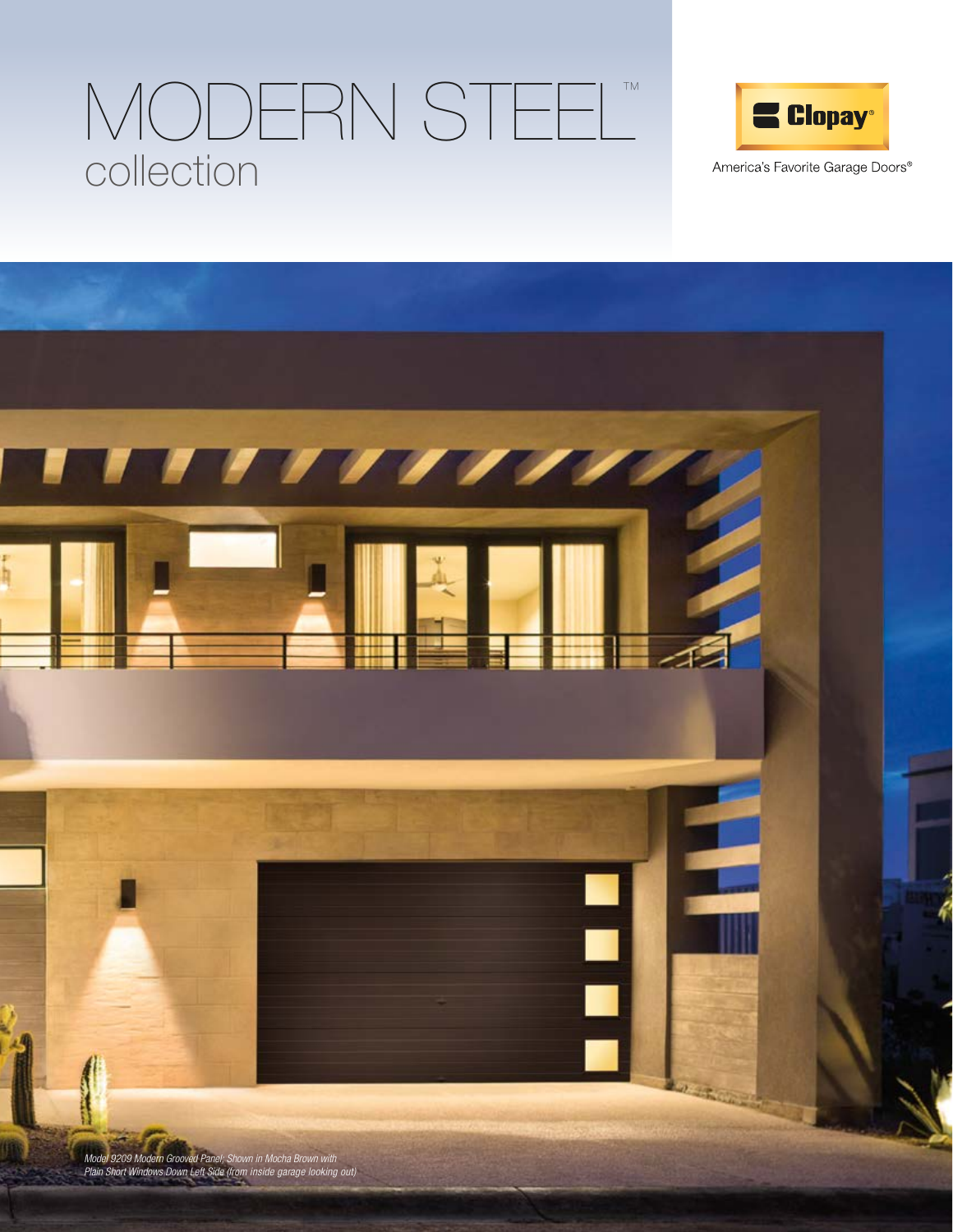# MODERN STEEL™

Modern Steel™ Collection garage doors complement contemporary and mid-century modern home styles. Doors are available with or without windows and with or without grooves in the panels. All are available in multiple paint and Ultra-Grain® finishes to create the perfect look for your home.





## AVAILABLE WITH

## intellicare® insulation technology



QUIETER Dense insulation reduces noise by up to 16 decibels

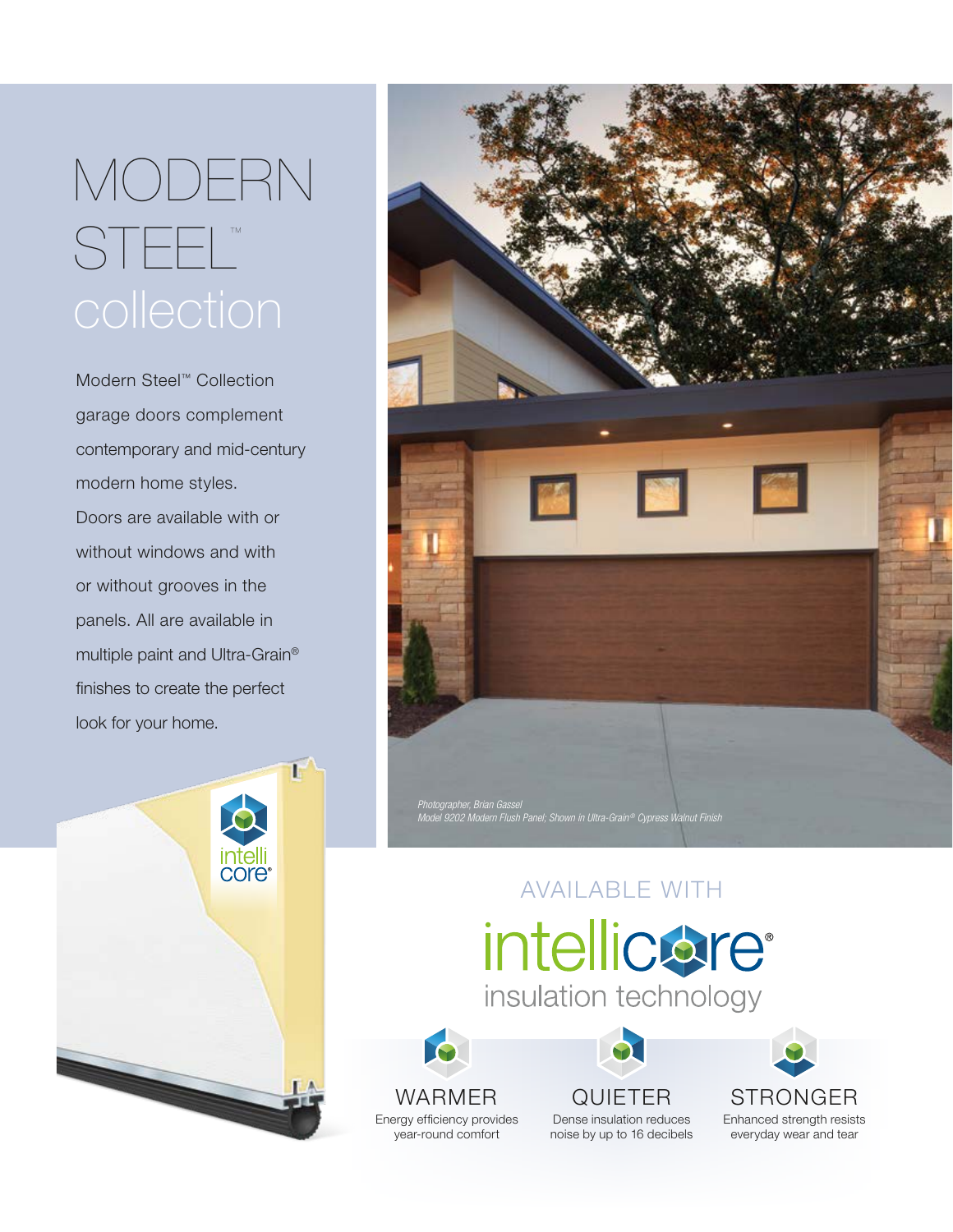#### MODEL AVAILABILITY



#### DOOR DESIGNS 3-LAYER 2-LAYER O 囟 2" 1-3/8" Door design examples shown at 9' wide  $\times$  8' high  $2"$ 1-5/16" 1-3/8" Bonded Bonded Available window options listed below model number Polyurethane Polyurethane Polystyrene Polystyrene Polystyrene Non-Insulated (See back cover for examples of window options) **TEXTURE 18.4 R-value 12.9 R-value 9.0 R-value 6.5 R-value 6.3 R-value MODERN FLUSH**  $\Box$   $\Box$ 9202 9132 4302 4132 **TITLE** Contemporary Contemporary Contemporary Contemporary Windows **Windows Windows** Windows Solid Window Sections Woodgrain **MODERN FLUSH TELL** 4051 T42F<br>(24 Gauge Steel) T40F<br>(24 Gauge Steel) 9201 9131 4301 **HELL** Contemporary and Decorative Windows Contemporary and Decorative Windows Contemporary and Decorative Windows Decorative Decorative Decorative Solid Window Sections Woodgrain Windows Windows Windows MODERN FLUSH Door constructed using 24" and 21" section heights 9208 9138 4308 4138 г **Contemporary** Contemporary Contemporary Windows Contemporary Windows Windows Windows Solid Contemporary Windows Stucco\* MODERN GROOVED 9205 4305 Contemporary Contemporary Windows Windows Solid Window Sections Stucco\* MODERN GROOVED **Door constructed using 24" and 21" section here are also constructed using 24" and 21" section h** 9209 9139 4309 Contemporary Contemporary Contemporary Windows Windows Windows Solid Contemporary Windows Stucco\* COLOR Ultra-Grain® Ultra-Grain® Ultra-Grain® Ultra-Grain® Almond Desert Standard Glacier<br>White Sandtone Bronze Chocolate Mocha Hunter<br>Green Gray Charcoal Black Cypress Cypress Cypress Cypress AVAILABILITY **White** Brown Medium Cherry Walnut Slate 9202, 9205, 9208, 9209 n n n n n n n n n n n n n n n 9201 n n n n n n n n n n n n 9132, 9138, n n n n n n n n n n n n n n n 9139 9131 n n n n n n n n n n n n 4302, 4305, n n n n n n n n n n n n n n n 4308, 4309 4301 n n n n n n n n n n n n 4132 n n n n n n n n n n n n n n n 4051 <sup>n</sup> n n n n n n n

4138 n n n n n n n n n n n n n n n

Calculated door section R-value is in accordance with DASMA TDS-163. For more information about color options see page 4.

Models with Ultra-Grain® and Black paint options are 25 gauge steel.

T42F, T40F n n n n n

\*Exterior steel surface on an Ultra-Grain ® painted door has a woodgrain texture on Modern Steel™ Collection doors.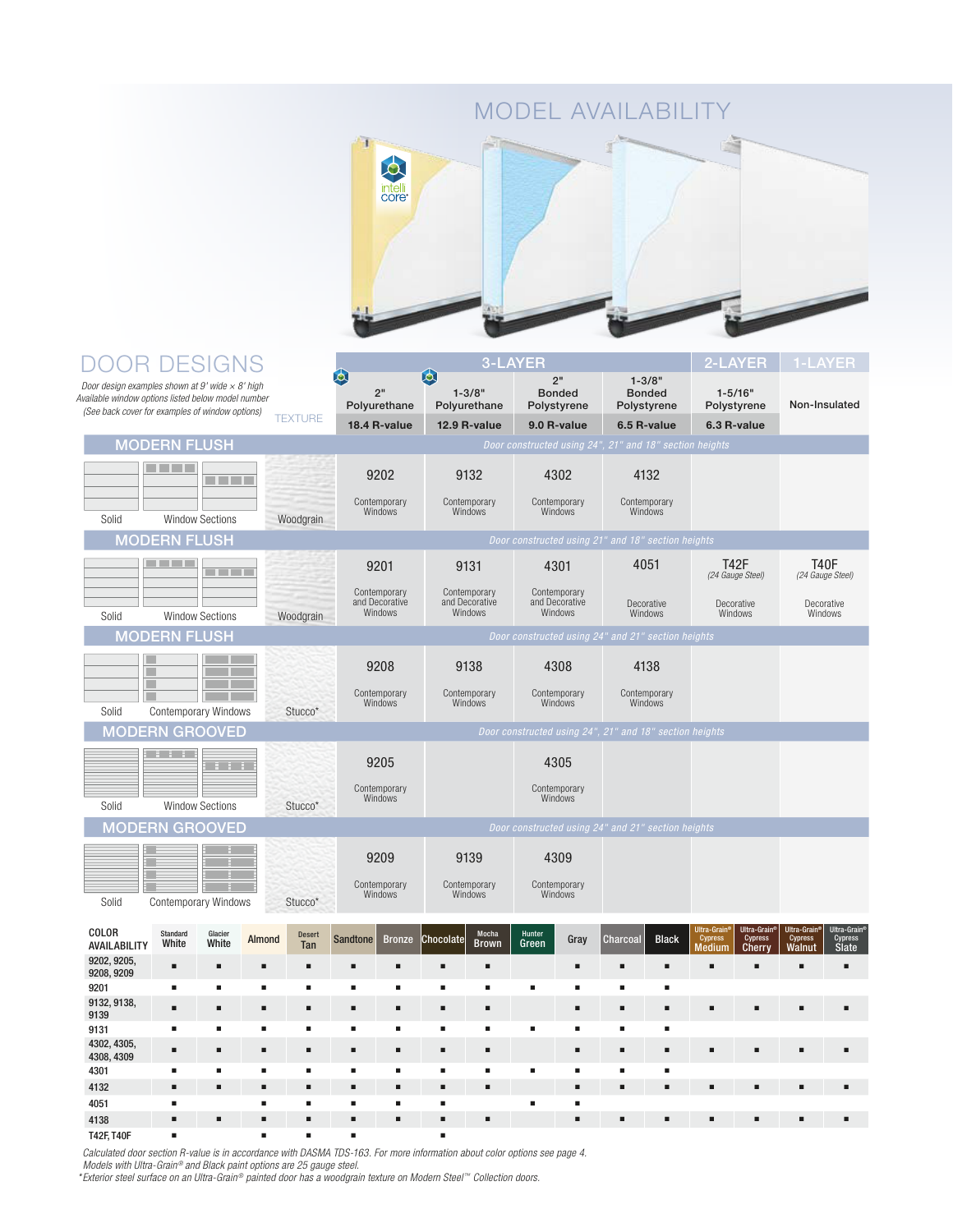

- **Exterior steel on standard color flush doors will have either** a stucco or woodgrain texture depending upon model chosen (see chart on page 3 for details). Grooved doors have a stucco texture.
- **Doors can be painted to match the home's exterior using a** high-quality latex exterior paint. Do not use oil-based paint.

\*Popular in select markets, Glacier White is a brighter white.

Due to the printing process, colors may vary. See your Clopay Dealer for color samples. Black is available at an additional charge.

Not all colors available on all models. See previous page for complete color availability.

#### ULTRA-GRAIN<sup>®</sup> PAINT OPTION



Medium Finish Cherry Finish Walnut Finish

Slate Finish

- Painted steel surface simulates a stained door without the need of staining and the ongoing maintenance of wood.
- Woodgrain runs horizontal for an authentic, natural look.
- Available in Cypress Medium, Cherry, Walnut or Slate finishes that complement Clopay Entry Doors, shutters and other exterior stained wood products.
- Exterior steel surface on all Modern Steel™ Collection Ultra-Grain® painted doors have a woodgrain texture to create a more natural appearance.
- Window frames, grilles and inserts are a solid color to coordinate with the Ultra-Grain® patterns.

Due to the printing process, colors may vary. Not all colors available on all models. See previous page for complete color availability.

#### STANDARD COLORS CUSTOM PAINT OPTION



Color Blast® offers more than 1,500 Sherwin-Williams® color options to complement your home. This durable two-part paint system has been thoroughly tested and is backed by a five-year warranty.

#### ADDITIONAL FEATURES

- **Tongue-and-groove section joints help seal out wind,** rain and snow.
- Replaceable vinyl bottom weatherseal in a rust-resistant aluminum retainer helps seal out the elements.
- Patented Safe-T-Bracket<sup>®</sup> helps prevent serious injury that could occur if the bottom bracket were removed with the garage door closed and under tension.
- $\blacksquare$  Color-matched exterior step plate/lift handles are durable and allow for safe opening and closing of your door.
- 2" thick polystyrene doors and all Intellicore® doors comply with 2015 IECC air infiltration requirement of 0.40 cfm/ft<sup>2</sup> or less (IECC, Section C402.5.2).
- For additional information about how to care for and maintain your door, visit: clopaydoor.com/residential/support ■ See your Clopay Dealer for WINDCODE<sup>®</sup> door availability.

### HEAVY-DUTY HARDWARE



2" thick polystyrene doors and all Intellicore® doors come standard with 10-ball nylon rollers and heavy-duty 14 gauge steel hinges.

#### WARRANTIES

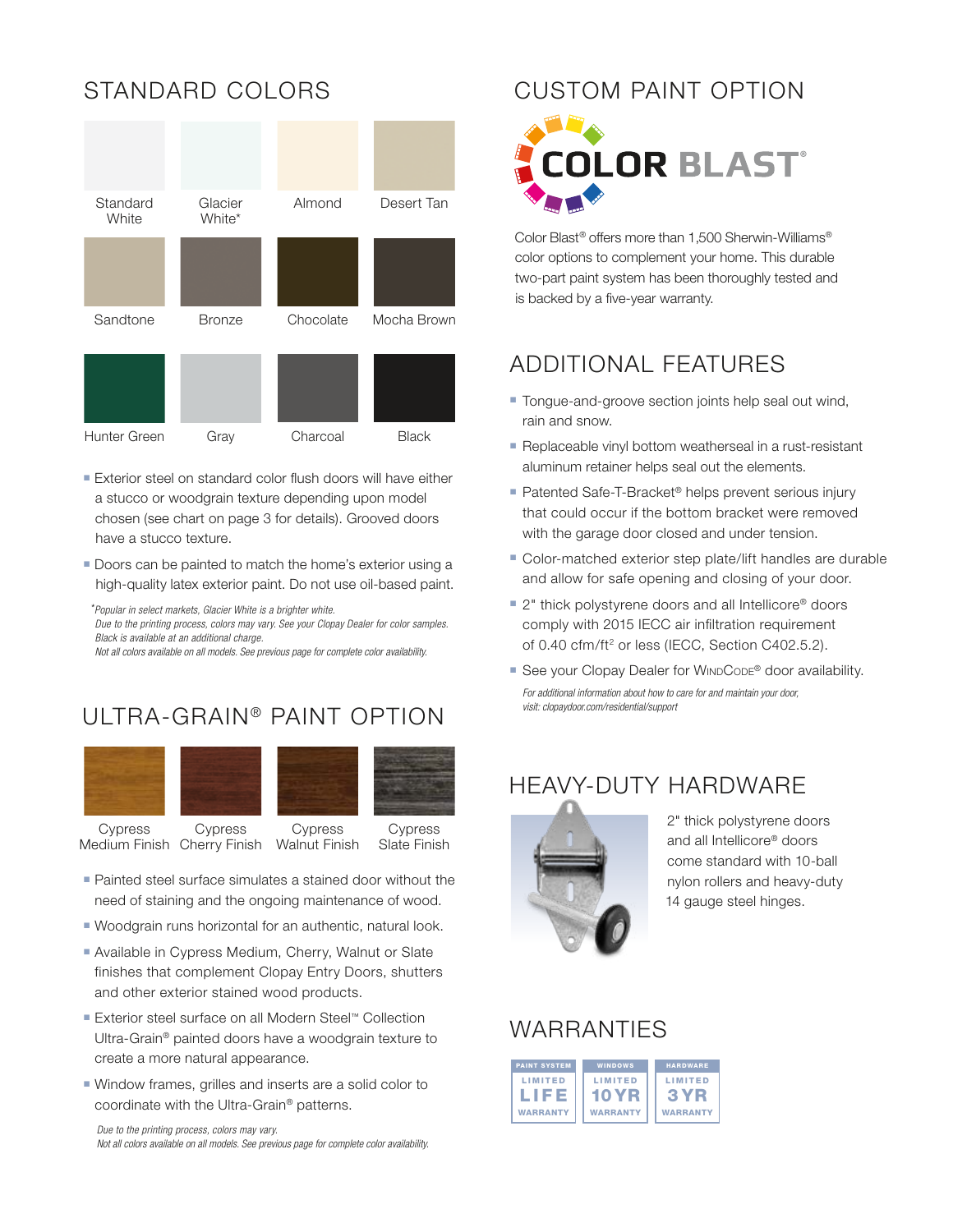

#### RUST-PREVENTION SYSTEM



Steel skins are protected through a tough, layered coating system, including a hot-dipped galvanized layer, a protective metal oxide pretreatment and a baked-on primer and top coat.

#### GREATER ENERGY EFFICIENCY



Thermal break\* separates the interior from the exterior skin to improve energy efficiency and comfort.

\*Thermal break is not present on 4051, 2-layer and 1-layer models.



Clopay is committed to designing, manufacturing and distributing garage doors that enhance the beauty, safety and value of your home while minimizing the impact on the environment.

The Modern Steel™ Collection helps conserve natural resources by providing a durable, reliable, low-maintenance door. Steel doors and hardware are impervious to moisture and will not rot, warp or crack, and the steel used in Clopay's doors is made from over 75% recycled content. All Clopay doors are made in the U.S., minimizing shipping, damage and handling. For more details on Clopay's green practices, visit our website at *clopaydoor.com/green*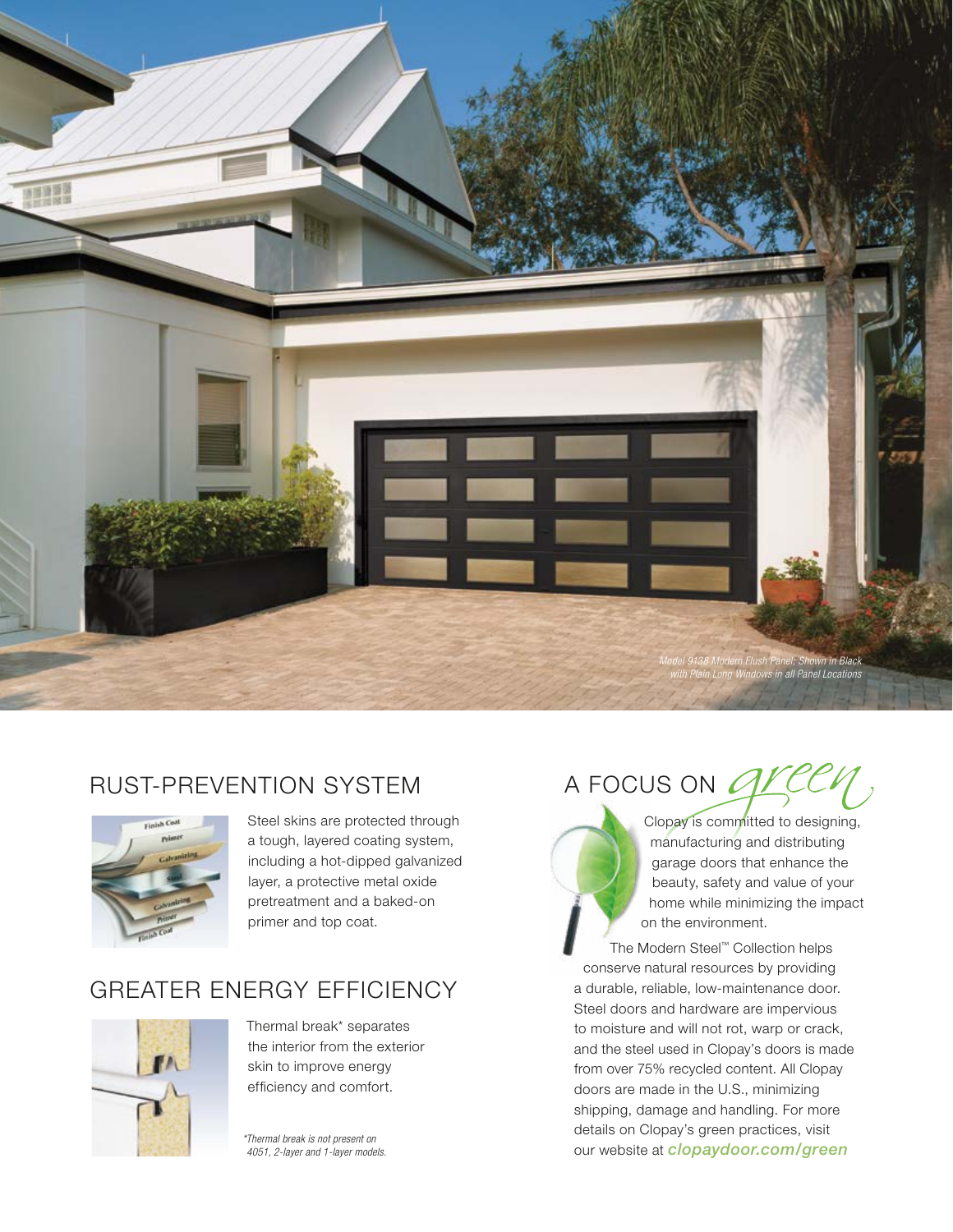

#### CONTEMPORARY WINDOW ORIENTATION

When ordering contemporary window configurations please reference the examples provided to describe your desired window positions. Note: Window configurations are described from inside the garage looking out.

Example: Windows down right side (from inside garage looking out)

![](_page_5_Figure_4.jpeg)

![](_page_5_Figure_5.jpeg)

View from Inside Garage View from Outside Garage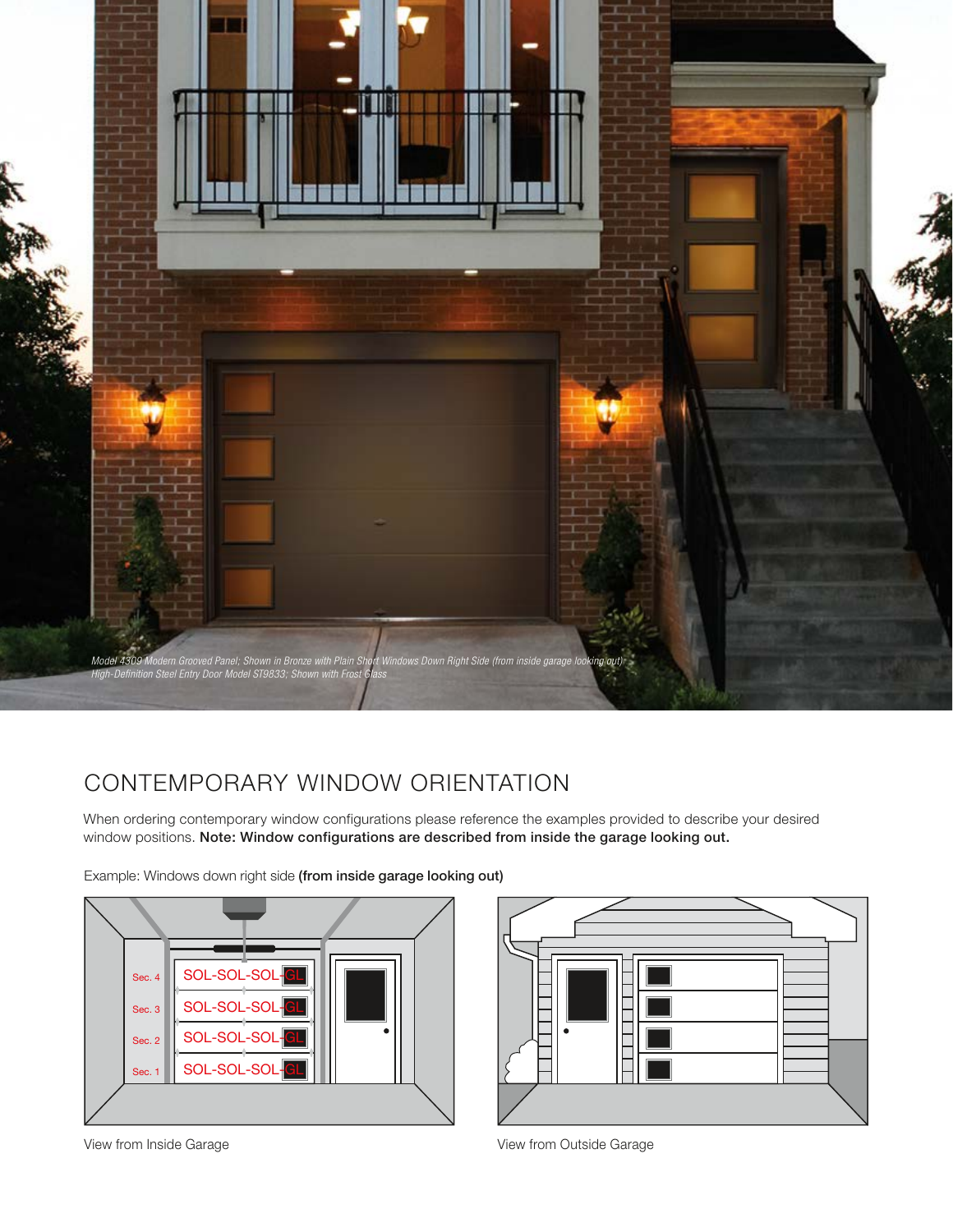#### POPULAR CONTEMPORARY WINDOW CONFIGURATIONS

The windows shown below apply to Models 9208, 9209, 9138, 9139, 4308, 4309 and 4138. These doors utilize 24" and 21" section heights, allowing for the window options shown.

Contemporary window configurations are available in many design options, including windows in each section and down one side, short and long windows or windows in all sections. For doors with multiple window sections, the window locations must be the same in every section.

#### The images below are illustrated from outside the garage.

#### Important Note: The ordering codes listed below are from the inside of the garage looking out, as explained on the previous page. See your Clopay dealer for more details.

The illustrations shown below show window (glazed) and/or no window (solid) locations.

SOL=Solid (no window) location GL=Glazed (window) location

Sections are numbered from the floor up to the top of the door.

For doors with glazing (windows) in the sections, all glass will be tempered.

Glazing options include:

![](_page_6_Picture_10.jpeg)

![](_page_6_Picture_11.jpeg)

Other glass types and custom glass are available. See your Clopay Dealer for details.

#### SHORT WINDOW CONFIGURATIONS LONG WINDOW CONFIGURATIONS

![](_page_6_Picture_15.jpeg)

SOL-SOL-SOL-GL Sections: 1, 2, 3, 4

![](_page_6_Picture_17.jpeg)

GL-SOL-SOL-SOL Sections: 1, 2, 3, 4

![](_page_6_Picture_19.jpeg)

GL-SOL-SOL-GL Sections: 3, 4

![](_page_6_Picture_21.jpeg)

GL-GL-GL-GL Sections: 1, 2, 3, 4

![](_page_6_Picture_23.jpeg)

SOL-SOL-SOL-SOL-SOL-SOL-GL-GL Sections: 1, 2, 3, 4

![](_page_6_Picture_25.jpeg)

GL-GL-SOL-SOL-SOL-SOL-SOL-SOL Sections: 1, 2, 3, 4

![](_page_6_Picture_27.jpeg)

GL-GL-SOL-SOL-SOL-SOL-GL-GL Sections: 3, 4

![](_page_6_Figure_29.jpeg)

Sections: 1, 2, 3, 4

![](_page_6_Picture_31.jpeg)

Sections: 1, 2, 3, 4

![](_page_6_Picture_33.jpeg)

Sections: 1, 2, 3, 4

![](_page_6_Picture_35.jpeg)

GL-GL Sections: 3, 4

![](_page_6_Picture_37.jpeg)

Sections: 1, 2, 3, 4

![](_page_6_Picture_39.jpeg)

Sections: 1, 2, 3, 4

![](_page_6_Picture_41.jpeg)

GL-SOL-SOL-SOL Sections: 1, 2, 3, 4

![](_page_6_Picture_43.jpeg)

Sections: 3, 4

![](_page_6_Picture_45.jpeg)

Sections: 1, 2, 3, 4